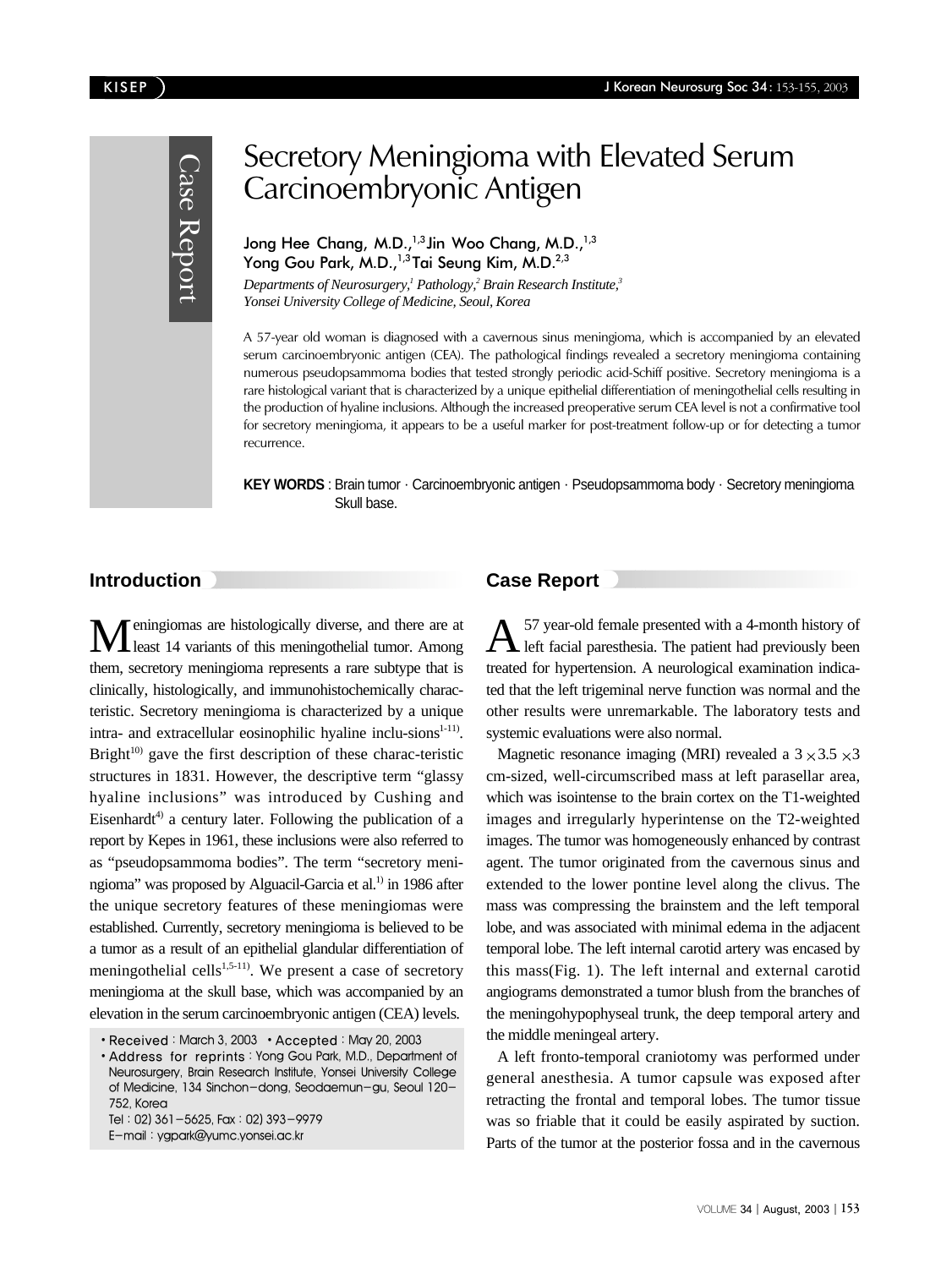

**Fig. 1.** Preoperative magnetic resonance images. A: T2-weighted axial image reveals a hyperintense mass at the left cavernous sinus. This mass is compressing the brainstem and the left temporal lobe. It is associated with a minimal edema in the adjacent temporal lobe. B: T1 weighted axial image reveals a mass that is isointense to the brain cortex. C, D: Gadoliniumenhanced, the T1-weighted axial and the coronal images demonstrate a well-circumscribed, homogeneous mass with intense enhancement. The tumor is encasing the left internal carotid artery.

sinus were left. Hematoxylin-eosin staining indicated several eosinophilic hyaline inclusions (pseudopsammoma bodies). Intracellular periodic acid-Schiff (PAS)-positive globules were identified on the PAS stain (Fig. 2). Immunohistochemical examinations revealed CEA expression.



**Fig. 2.** Microphotographs of the secretory meningioma. A: Several eosinophilic hyaline inclusions (pseudopsammoma bodies) (arrows) are found (H & E,×400). B: Intracellular periodic acid-Schiff-positive globules (arrow heads) are found (PAS,  $\times$ 400).

The postoperative course was uneventful and the preoperative symptoms of facial paresthesia disappeared. Gamma Knife radiosurgery was performed for the residual tumor at the 8th day after surgery before the occurrence of the postoperative artifact. The serum CEA level was measured after confirming the pathological diagnosis, and it was found to be elevated to 4.63ng/ml (normal level; 0-3ng/ml) due to the residual tumor. The patient was examined with a periodic brain MRI and measurements of the serum CEA level, and no recurrence or any specific symptoms has been noted for approximately 27 months after the operation.

### **Discussion**

Secretory meningiomas are a rare histological subtype of these benign intracranial tumors and represent approximately 3% of meningioma cases $1-3,5-11$ ). This tumor is characterized by a unique epithelial differentiation of meningothelial

thermore, the ultrastructural resemblance of the hyaline inclusion was observed with the inclusions described in cases of mammary, gastric, and hepatocellular carcinomas, and mesothelioma1,5-7,9). These observations suggest the secretory differentiation of the involved meningothelial cells. Other meningiomas can show focal secretory differentiation. However, if these find-ings are diffusely found in the whole area of the tumor tissue, it should be diagnosed as a secretory meningioma. Currently, it is widely accepted that secretory meningiomas develop as a result of an epithelial glandular differentiation of meningothelial cells. This unique epithelial features represent the broad spectrum of the differentiation properties found in meningiomas<sup>1,5-11)</sup>.

cells with the glandular lumina containing the PAS-positive secretory globules. Pseudopsammoma bodies, in contrast to the laminated psammoma bodies, neither become calcified nor contain reticulin or collagen fibers. An examination of the hyaline inclusions by electron microscopy revealed that they were housed in both the intracellular and intercellular lumina lined with microvilli $1,5-11$ ). Fur-

In a study of epithelium-derived tumors, antibodies to cytokeratins (KL1), CEA, and epithelial membrane antigen (EMA), as well as epithelial tumor antigens such as carbohydrate antigen(CA) 19-9 have been widely used. Therefore, the presence of these antigens in both hyaline inclusions and the cells harboring the hyaline inclusion has been interpreted as additional proof of the epithelial differentiation of secretory meningiomas<sup>1,2,5-11)</sup>.

Secretory meningiomas had been reported as a single case report until Probst-Cousin et al.<sup>10)</sup> reported 31 cases. While the female-to-male ratio of usual meningiomas is 3:2, there was striking female predominance among their secretory meningioma cases, which was almost 9:1. The patients age ranged from 30 to 83 years, with a mean age of 59.2 years. Most of the tumors were located at the sphenoid ridge and on the frontal convexity. Secretory meningiomas are more often accompanied by a massive peritumoral edema than other meningiomas of a similar location or size. Eighty-four percent of tumors presented with a slight to marked peritumoral edema. The prognosis of this tumor is more favorable than other meningiomas and recurrences were not observed in their cases.